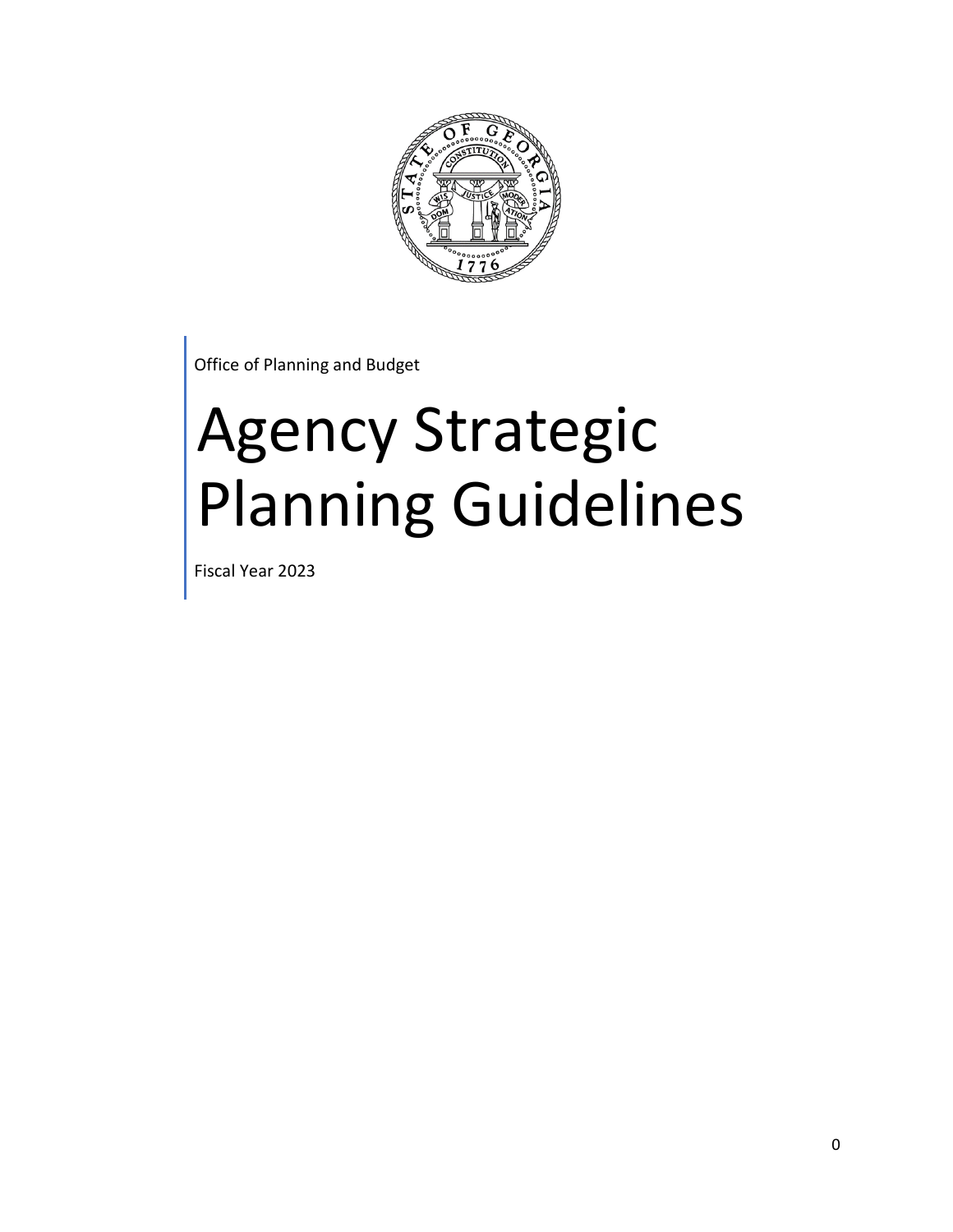#### **FY 2023 Agency Strategic Planning Guidelines**

#### **Summary**

- Finished, signed plans are due on July 11, 2022
- Plans should be submitted in the provided template with additional materials if needed
- Submitted plan must be signed by the agency head
- Plans must align with budget priorities and Governor's guidelines
- Strategic Plan acceptance does not constitute budget request approval

#### **Overview**

Strategic Plans for Fiscal Year 2023 are due **July 11, 2022**, a change from recent years. This will allow sufficient time for review by OPB staff in preparation for budget submissions in September. Plans are required to align with the Governor's priorities and be the link between the agency's operations, budget, and future direction.

Plans should show innovation, technological advancement, thought in improving business efficiency, and enhanced customer engagement. This plan should not be a wish list, but rather reflect a strategic approach about an agency's future based on current budget and priorities. Newly funded initiatives passed in the Appropriations Bill should be included in updates to the strategic plan to demonstrate implementation or changes to current processes. Agency plans should be four-year plans, which cover FY 2022 – 2025. Agencies should also include a mission statement, vision statement and environmental scan according to statutory requirements.

#### **Plan Development**

#### **1. Does the plan have all the necessary elements and are all elements complete and appropriate for the agency?**

The elements of an agency strategic plan should include the following:

- Agency Mission Statement that aligns with statutory authority
- Agency Vision to reflect the priorities of the Governor as well as statutory requirements
- Environmental Scan/Challenges (e.g., benchmarking against similarly situated entities in other jurisdictions, identifying trends)
- Up to 5 Objectives
- Action Plans
- Measurable Outcomes

Agencies should identify what current or anticipated obstacles are being addressed by their strategic plans. The plan should include enough narrative context or background to provide sufficient understanding to these obstacles, as well as objectives, action plans, and measurable outcomes. The context may be included in the details of the action plan and the environmental scan. One common type of environmental scan is performing ongoing trend analysis. Agencies collect data in many ways including customer engagement, surveys, system interactions, etc. These data can be used to identify and quantify the gap between an agency's objectives and measurable outcomes. As an example, if an objective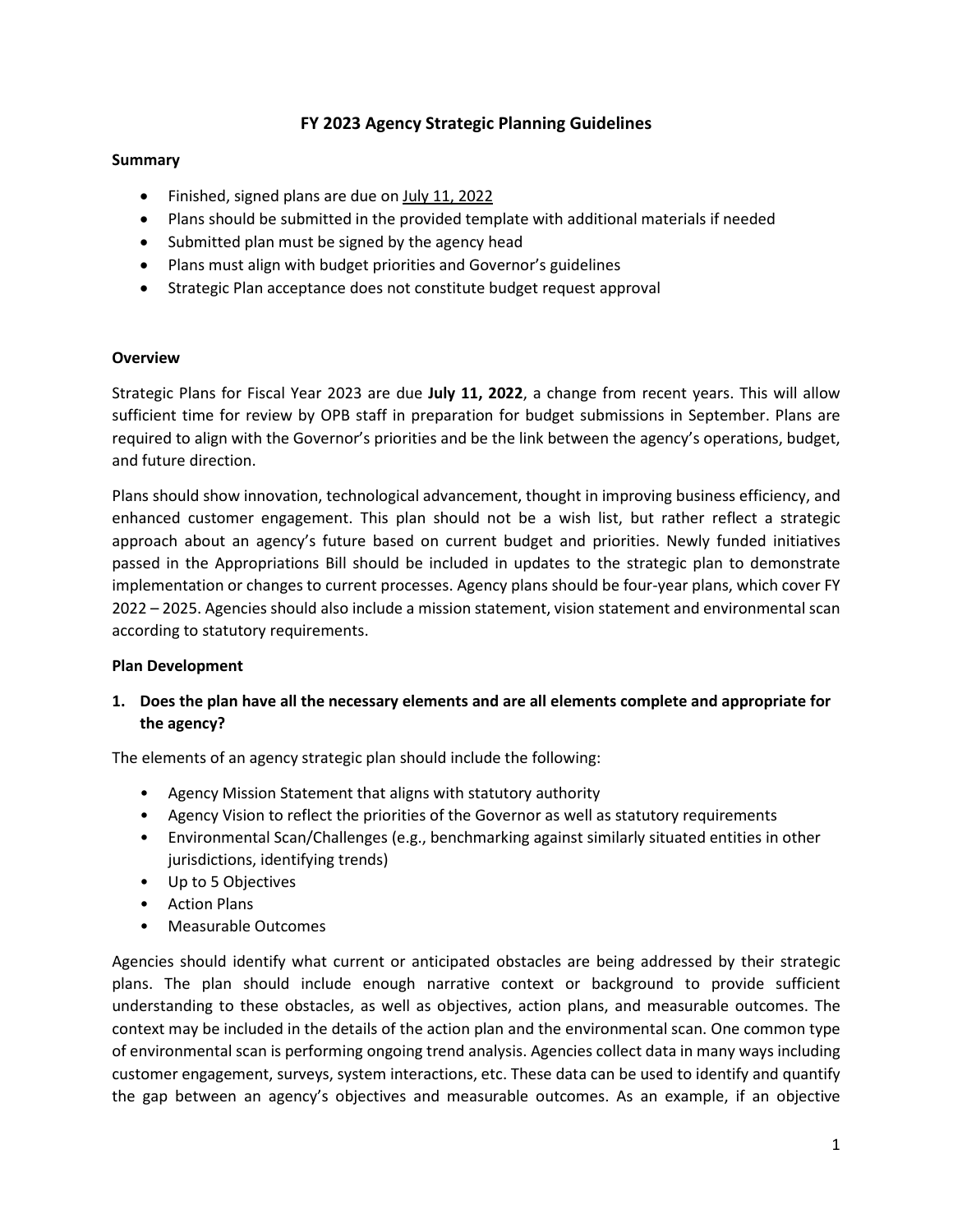strategic target of an agency is to reduce turnover for a specific job class there should be data to quantify and measure the trend of turnover as well as data to substantiate the trends for why employees leave the agency. Data should also be used to substantiate the achievability of the target. Again, using the example of staff turnover, if an agency has data supporting a turnover rate of 50% it is unlikely it can lower its turnover rate to 10% in one year.

Agencies should include up to but no more than five objectives to meet the mission and vision of the Agency. There should be action plans for each objective that should explain the activities the agency intends to implement to achieve its goals. Each action plan should include a brief description that summarizes the objective and then a more detailed explanation, which should include the specific agency mission to be impacted, which funding in the budget is associated with the plan, and the specific activities such as workforce, technology, legal, administrative, etc. to execute the plan. The plan should also identify the entity or resource responsible for each activity as well as a due date for each objective.

#### **2. Do the elements flow in a logical order, with each level supporting the plan appropriately?**

Each element should support another. Activities should appropriately measure progress toward achieving the objective that they fall under; action plans should appropriately work toward meeting specific objectives; and an agency's objectives should align with the primary mission or vision of the agency.

#### **3. Do the objectives and action plans align with the strategic goals for the state of Georgia?**

The state goals can be found in Appendix A.

#### **4. Does the plan cover multiple years?**

The agency strategic plan is a four-year agency plan, geared toward recent and the future. Plans should cover FY 2022–2025.

#### **Review Process**

In many cases, feedback OPB provides will merely need to be incorporated into the next year's plan. However, in some instances, plans may need to be adjusted for the current cycle. See "Submission" on page 4 for further information.

*Please note that acceptance of strategic plans by OPB does not constitute approval of any funding requests.* Please also note that OPB will not be reviewing for grammatical or language edits. The agency is responsible for proofing plans and the plan must have approval from and signature from the head of the agency prior to submission.

In addition, OPB will work to provide more consistent feedback to agencies regarding plan receipt and review.

#### **A Note on Length and Design**

*The length and design of the plan should reflect the scope of the agency's work, while promoting the usefulness of the strategic plan.* 

There is no set length requirement, nor will every agency's plan have the same number of pages. While it is up to the discretion of the agency to determine the appropriate length, plans should fully cover the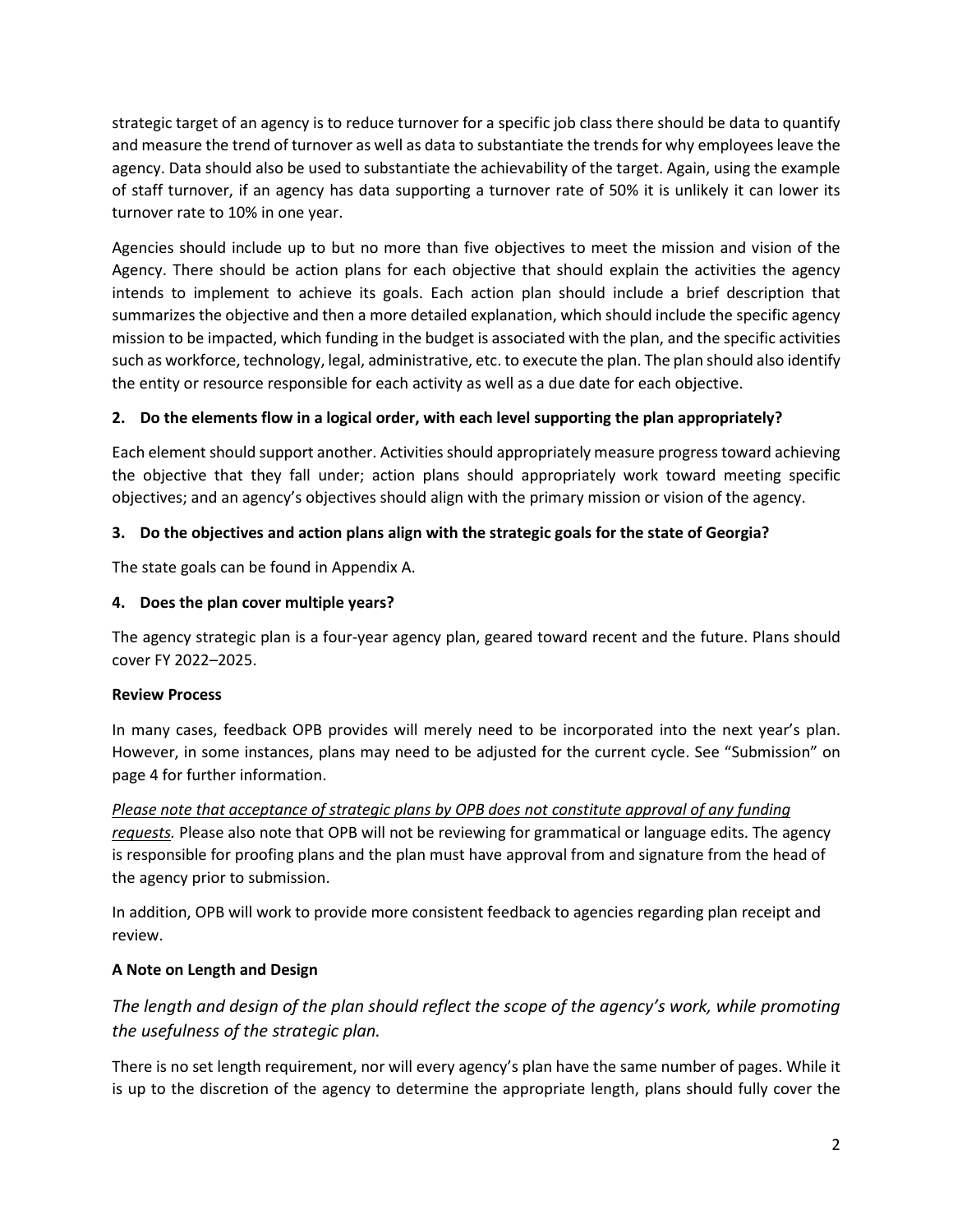material outlined in the overview of these guidelines. The agency strategic plan is limited in scope. It should not cover everything the agency has to accomplish in a four-year cycle from an operational standpoint. **Rather, the strategic plan is focused on a limited number of up to five priority objectives, and related action plans that the agency will concentrate on to improve customer engagement and agency efficiency, with a particular focus on Governor priorities and agency mission.** The focus on the objectives should be on the quality of the plan to reach the objective rather than the quantity of the objectives. The agency strategic plan highlights what the agency will pursue that that will ultimately influence achievement of its objectives.

While well designed strategic plans are encouraged, OPB will not provide feedback on designs except in cases where the design could hinder readability or usefulness. All plans should be presented in a concise easy to follow format.

Appendix C aids with developing agency strategic plans if needed. See Appendix D for information on the design templates.

#### **A Note on the Differences between Objectives, Action Plans, and Outcomes**

An objective should be high-level and outcome oriented but not overly specific. Action plansideally should be specific, measurable, attainable, relevant, and time bound. These plans should reflect the obtainment of an objective. Activities typically start with a verb and should state the action steps the agency will take to achieve the objectives and its action plans. Outcomes are the expected result of a completed objective. See Appendix C for more information and examples of each.

#### **Plan Use**

Agency strategic plans first and foremost should provide use to the agency by allowing agency leadership to communicate clear direction and priorities to its employees, customers, and stakeholders.

Second, the plans will be used by OPB and the Governor's Office as a point of reference when evaluating agency budget requests and agency legislative proposals, as well as alignment with state strategic goals.

Third, OPB and other enterprise-supporting agencies (e.g., GTA, SAO, DOAS, SPC) may utilize the plans to acquire a better understanding of the respective needs of the agencies, to make decisions regarding ways to assist agency or multi-agency initiatives, and to prioritize resource planning. Enterprise-supporting agencies (ESAs) are agencies in state government whose primary purpose is supporting the business functions of state government and whose primary customers are state agencies.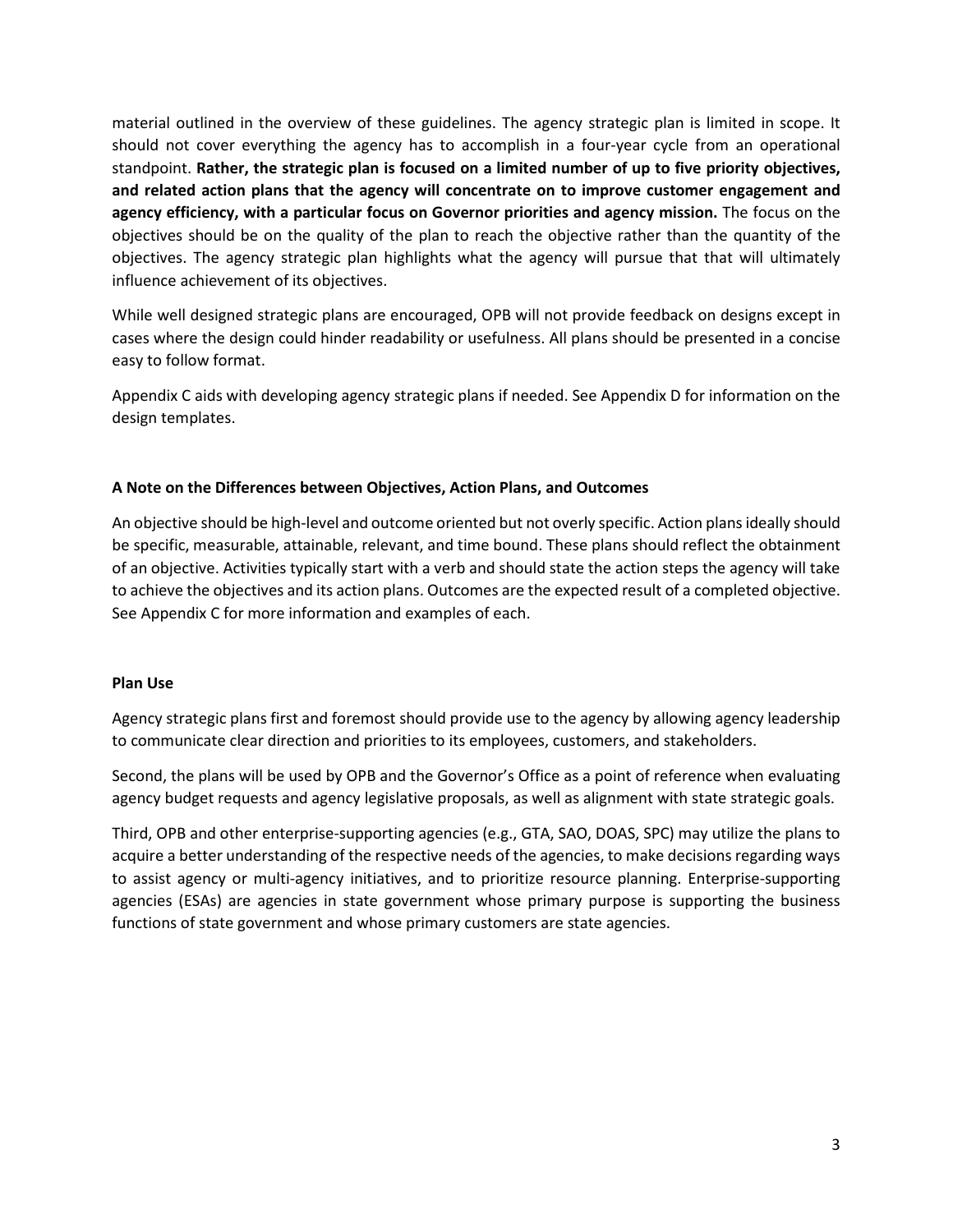#### **A Note on Performance Measures**

OPB collects two sets of measures:

- 1. **Agency Plan Outcomes:** These show the progress of activities found within strategic plans. Please refer to the examples in Appendix C for examples in creating agency plan outcomes.
- 2. **Program Performance Measures:** These measures are specific to budgetary programs and are entered into PBCS each fall in conjunction with the submission of agency budget requests.

Regarding *Agency Plan Measures*, OPB does not intend at this time to require additional performance reports beyond what is contained in the agency strategic plan. However, either in the environmental scan or action plan, progress updates should be provided on key strategies and objectives.

Agencies are expected to enter all *Program Performance Measures* into PBCS at the beginning of September. If you wish to add, remove, or edit your performance measures, please reach out to your OPB analyst.

#### **Submission**

Completed agency plans are **due July 11, 2022 and** should be emailed to Meaghan Carver (**meaghan.carver@opb.georgia.gov**). OPB will accept agency strategic plans in excel format. For any other formats, agencies will need to seek prior approval from OPB before submitting. PowerPoints will not be an accepted format. Regardless of the format, all plans should be presented in an easily readable and easily printable manner.

Prior to submission, please ensure that the head of the agency has consensus on the content and direction of the agency strategic plan and those plans have been proofread. The agency head must approve the document prior to submittal to OPB through a visible signature on the submission.

Once submitted, agency plans are considered final, and OPB may rely on the information contained in them or share them with others, including the public. OPB provides a strategic plan Quick Reference Guide (Appendix B), which may prove useful in a final assessment of plans prior to submission.

To promote a smoother, more useful review process for agencies, OPB will attempt to limit the number of resubmissions it requires. In most cases when OPB provides feedback, agencies will simply need to incorporate the suggested improvements when updating their plans for the next fiscal year. In some cases, however, OPB may require that changes be made to the current year's plan update. In these instances, OPB will notify the agency to revise the plan and resubmit it.

#### **Additional Assistance**

Agencies can seek additional guidance from OPB upon request by emailing Meaghan Carver at Meaghan.carver@opb.georgia.gov. Certain enterprise-supporting agencies can also aid related to their areas of expertise. See Appendix C for additional details.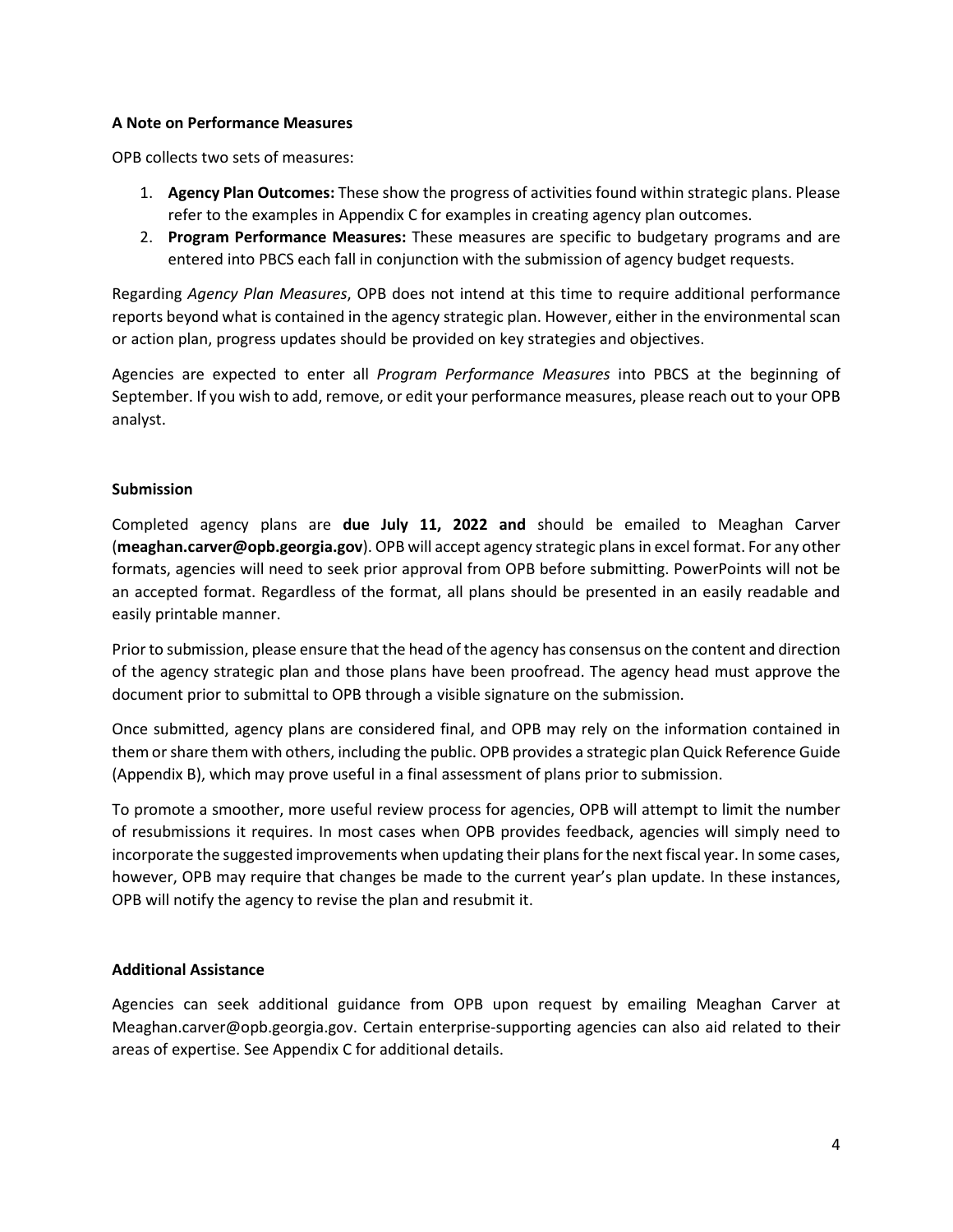#### Statutory Foundation

The Official Code of Georgia Annotated lists the Office of Planning and Budget as the agency that coordinates the strategic planning process for the state as well asrequires state agencies to develop plans consistent with the state goals (see O.C.G.A § 45-12-73 and O.C.G.A § 45-12-175). This code section also outlines the specific content required for agency plans.

In addition, "each agency shall develop a work force plan as a component of the strategic plan."  $(O.C.G.A \S 45-20-1 (e)).$ 

Other pertinent code sections:

Technology: O.C.G.A § 50-25-4 (a 10 and 13)

State property: O.C.G.A § 50-16-35(a1) (A-E)

#### EXCERPT FROM O.C.G.A § 45-12-175

"[…] in the development of their [agency] strategic plans which specifically deal with their respective future directions and organizational missions. Each strategic plan developed by each department, board, bureau, commission, institution, authority, and other agency of state government shall contain a description of its future direction; a statement of its organizational mission; a description of the current and anticipated future needs being addressed by its preferred future direction and organizational mission; a description of planned actions designed to address these needs; a description of the goals for the program or services to be improved; a course of action for achieving the planned improvements, including an implementation timetable; a description of the evaluation system to be used to determine if the goals are being attained; an estimated annual cost for each planned improvement of a program or service; all efforts to decentralize its administrative and operational functions; and all other items as the Office of Planning and Budget may deem necessary. Each department, board, bureau, commission, institution, authority, and other agency of state government shall submit its own strategic plan to the Office of Planning and Budget as supporting information for the budget estimates required under Code Section 45-12-78."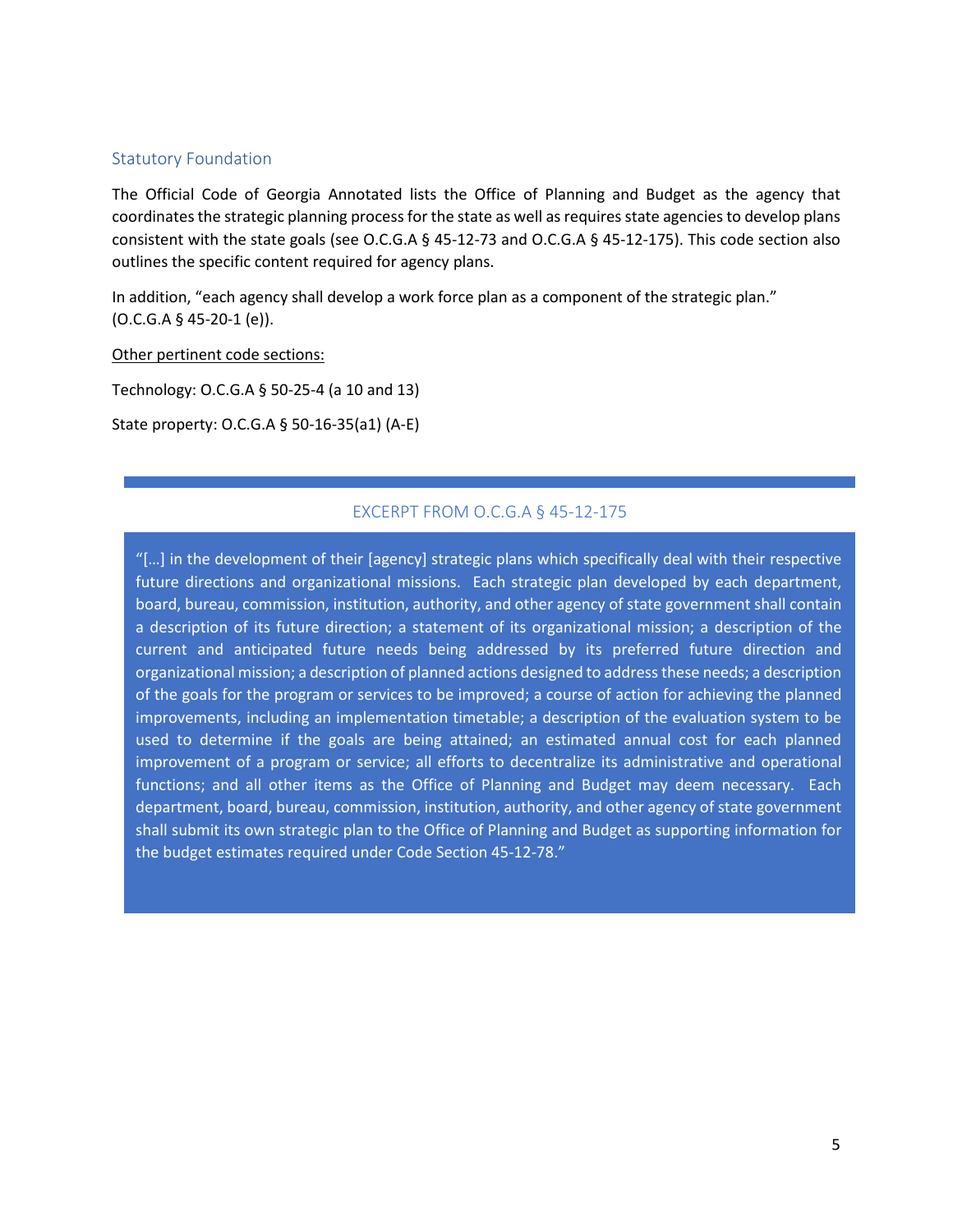## **Appendices**

Appendix A: Governor's Strategic Goals Appendix B: Quick Reference Guide Appendix C: How to Develop a Strategic Plan Appendix D: Example Design Templates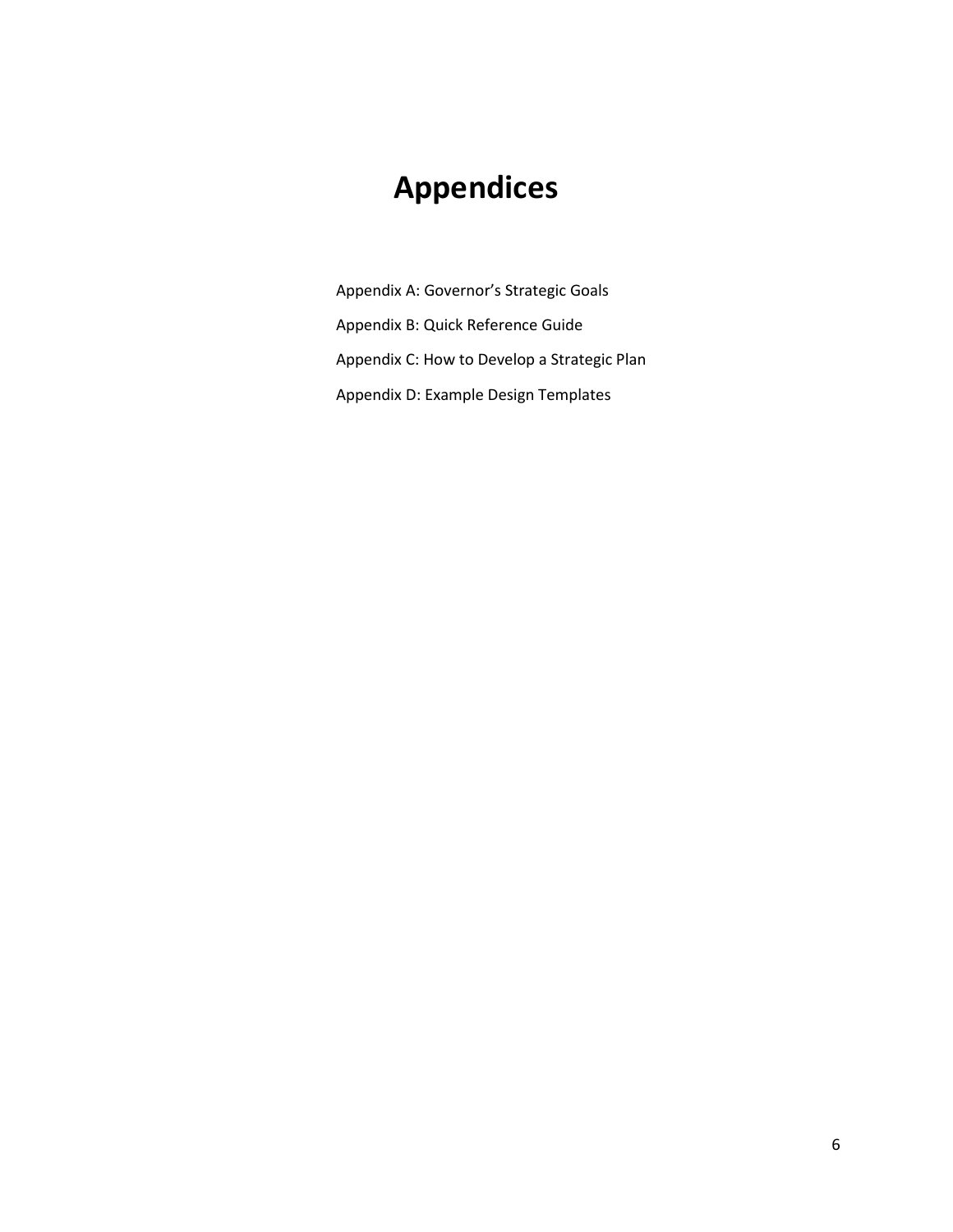## Appendix A: Governor's Strategic Goals

**Vision: Put hardworking Georgians first through streamlined, accessible, and fiscally responsible government** 

#### **Governor's Strategic Goals for Georgia**

#### • **Make Georgia #1 for Small Business**

- $\circ$  Cut obsolete, unnecessarily burdensome, and bureaucratic hurdles for small business
- o Maintain Georgia's competitive tax environment
- o Develop a skilled workforce to meet current and future needs across the industry spectrum
- o Expand Georgia's role as a world-renowned hub for global commerce
- o Ensure taxpayers can easily navigate and find necessary information through government interfaces

#### • **Reform State Government**

- o Maintain Georgia's AAA bond rating
- o Maximize taxpayer value with conservative budgeting
- o Expand public-private partnerships and leverage technology to best utilize limited state resources
- $\circ$  Improve agency call centers and similar constituent services to be courteous and helpful

#### • **Strengthen Rural Georgia**

- $\circ$  Increase rural broadband access for economic growth, educational opportunity, and healthcare access
- $\circ$  Deploy regional strike teams to areas with economic challenges or lessening populations to collaborate with local leaders and seek opportunities for growth
- o Address Georgia's teacher shortage by removing barriers to professional entry and increasing pay
- o Dismantle Common Core and reduce high-stakes testing for a more student-centric approach to learning
- o Improve literacy rates for students in third through twelfth grades
- **Put Georgians First** 
	- $\circ$  Crack down on gang activity and human trafficking affecting every community across Georgia
	- $\circ$  Lower costs, improve quality, and increase access to quality healthcare in every region
	- o Continue efforts to keep students, teachers, and personnel safe on campus
	- $\circ$  Expand access to mental health resources in schools for children and young adults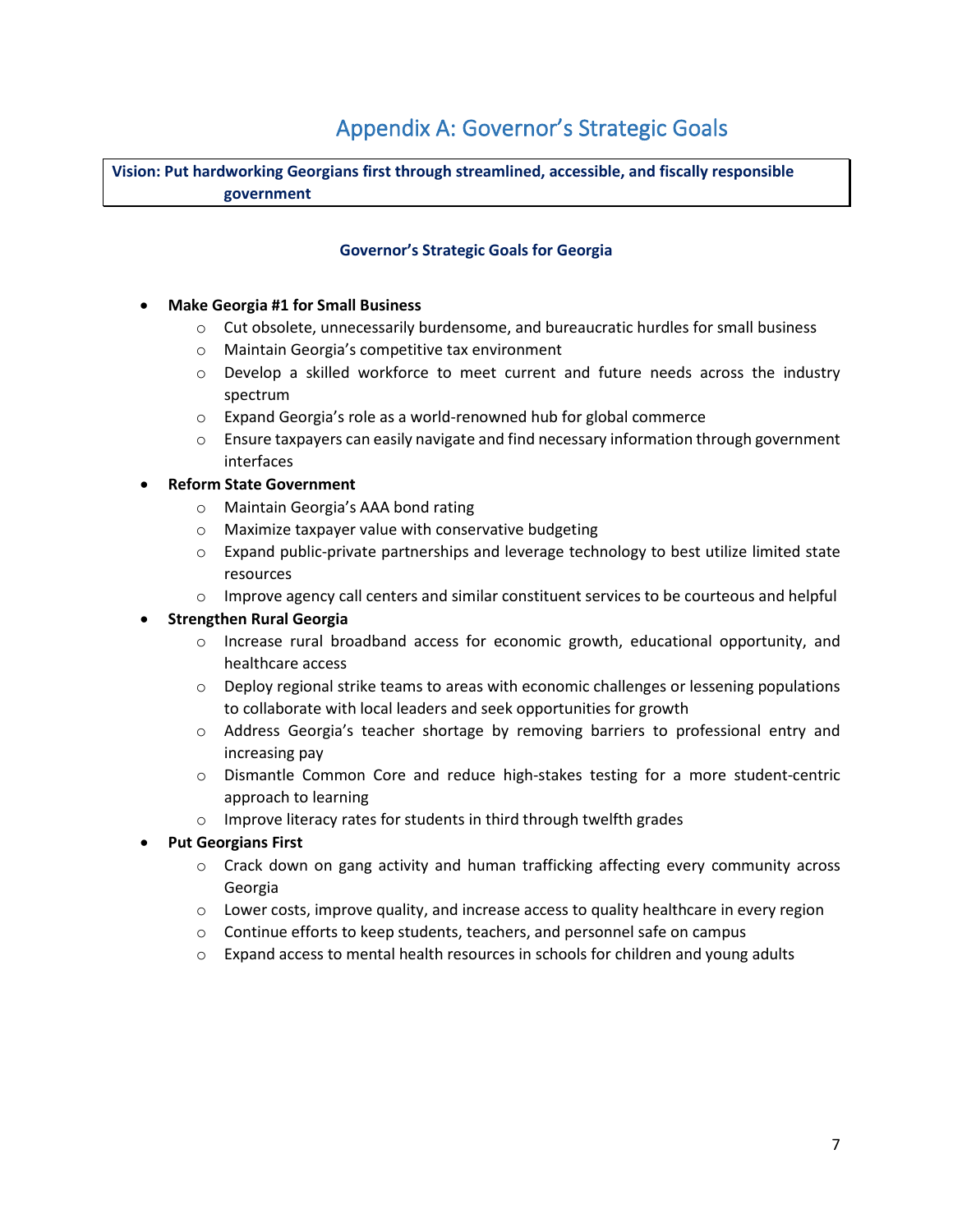### Appendix B: Quick Reference Guide

#### Mission:

*Purpose of the organization and why the agency exists.*

- Is the mission statement supported by the statutory authority of the agency?
- Does the mission statement reflect the priorities of the Governor and the legislative intent for the Agency?

#### Vision Statement:

*An optimistic view of the desired future; should be realistic but challenging.*

- Is the vision statement specific to the agency?
- Is the vision statement consistent with the mission of the agency?
- Does the vision statement offer the employees a sense of purpose?

#### Environmental Scan/Challenges:

*Analysis of external and internal factors and critical issues facing the agency.*

- Does this section provide sufficient context for the rest of the plan?
- Are specific trends and critical needs identified?
- Is there data supporting trends and critical needs?
- Does it provide an update on the agency's current environment and progress?

#### Objective:

*Up to five high-level, priority objectives to achieve in the time of agency's four-year strategic plan.*

- Do the agency objectives meet the mission and vision of the agency?
- Do the agency objectives collectively reflect the agency's top priorities to be completed?
- Are these objectives based on current resources at the agency?

#### Action Plan:

*Each objective should have an action plan detailing implementation.*

- Does the action plan include the specific agency mission impacted and associated funding?
- Does the action plan detail what activities/disciplines are needed to complete the objective?
- Does the action plan assign a responsible party or resource for the objective?
- Is there a due date for the completion of the objective?

#### Outcomes:

*The desired result of the completed objective.*

- Is the outcome related and relevant to the objective?
- Are outcomes measurable to show progress?
- Are outcomes timebound?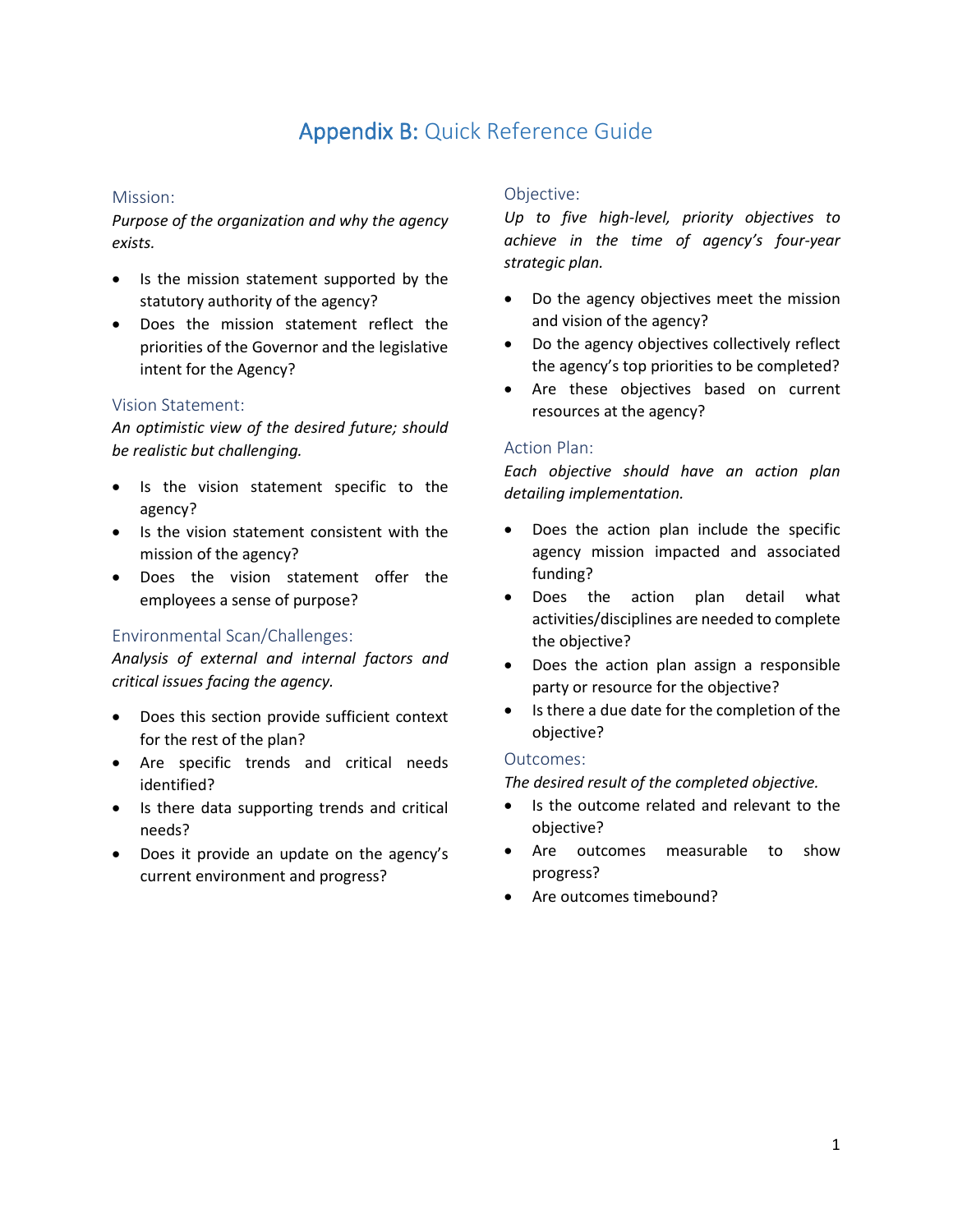## Appendix C: How to Develop a Strategic Plan

Each state agency is required by law to have a strategic plan. This appendix aids in developing that plan for agencies that would like additional guidance. The information contained in this appendix provides suggested order of steps in creating a strategic plan, examples of required elements, and who should be engaged in the process.

The agency strategic plan is four-year plan and should align with the Governor's goals for the state. The final product must be presented in a readable, logical order and comparable to future plans. The agency strategic plan should explain the top five objectives that the agency is focusing on to improve operations, services, and customer experiences.

The following guidelines provide general instruction to agencies that can help with strategic planning.

#### **Focus on the Strategic Objective**

The agency strategic plan focuses on specific activities that will improve outcomes for the agency's customers and employees. The strategic planning guidelines are designed to focus agency activities that support the time, energy, and resources necessary to achieve the agency's strategic objectives. Other state processes, such as the annual operating budget and budget program performance measures, focus on the overall management and resources related to agency operations.

General Guidelines for Agency Strategic Planning

Preparing the Agency Strategic Plan

- □ Initial logistical planning
- □ Prepare mission statement
- $\Box$  Develop a vision statement
- □ Assess environmental factors
- □ Identify critical issues
- □ Establish strategic objectives
- $\Box$  Create an action plan to achieve objectives
- □ Determine expected measurable outcomes
- $\Box$  Identify impacts on IT, the workforce, budget, and facilities/space

The process should be inclusive and use consensus to arrive at decisions whenever possible. While it is unlikely that staff will totally agree with every decision, members should possess general support for the outcomes of the planning sessions.

#### Getting Started

To get started, the agency must first address the logistics of the planning process, allowing time for specifying participants, process duration and location, and data gathering.

According to the Government Finance Officers Association (GFOA), "It is essential that the strategic plan be initiated and conducted under the authorization of the organization's chief executive (Agency Head), either appointed or elected. Inclusion of other stakeholders is critical, but a strategic plan that is not supported by the organization's chief executive (Agency Head) has little chance of influencing an organization's future."[1](#page-9-0)

<span id="page-9-0"></span><sup>&</sup>lt;sup>1</sup> Recommended Budget Practice on the Establishment of Strategic Plans <http://www.gfoa.org/establishment-strategic-plans>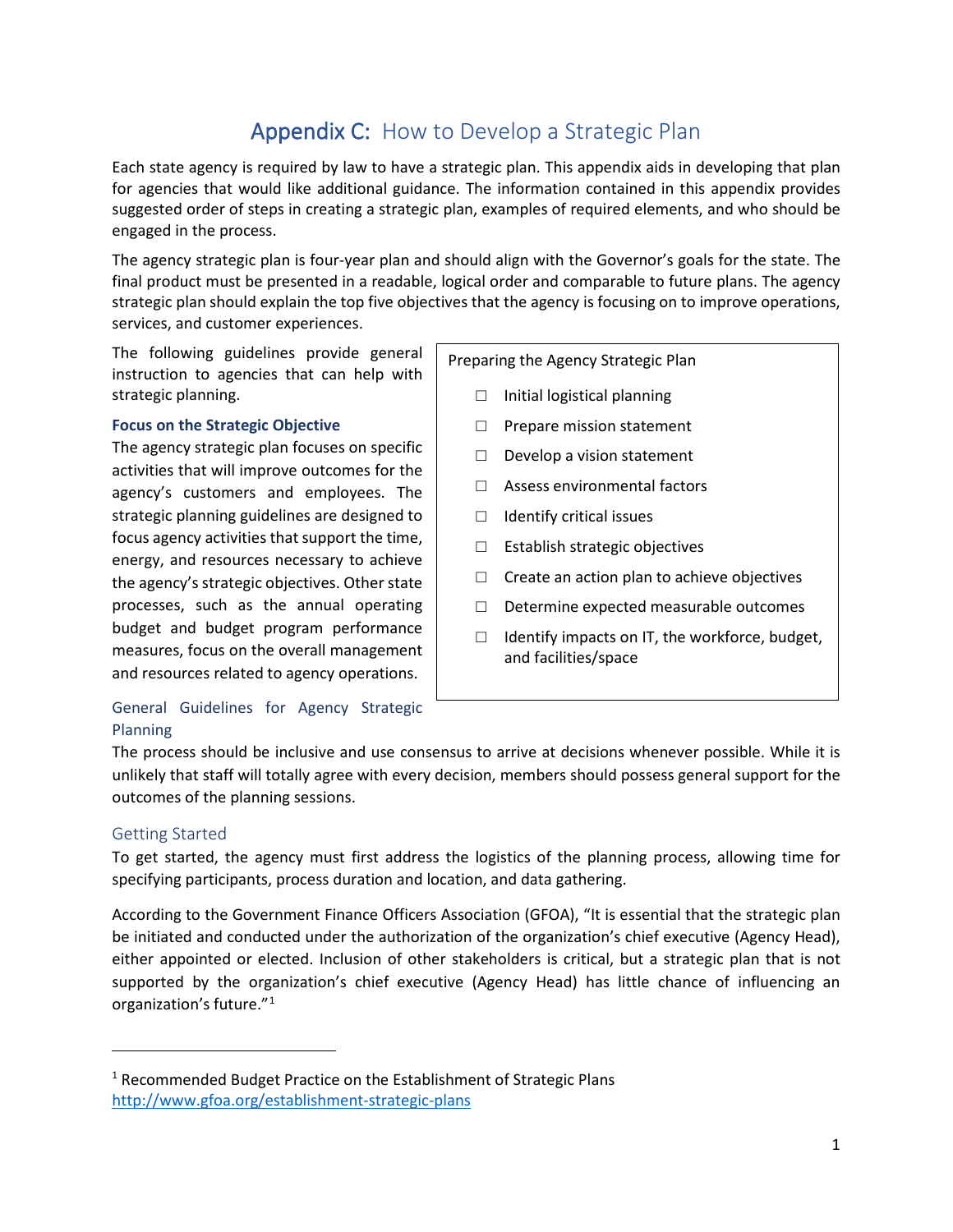While employees at all levels can be included in the process, it is crucial that the head of the agency and the executive leadership team be committed and willing participants. They should agree with or take the lead in developing the agency's mission, vision, objectives, and action plan.

This phase will also include collecting and analyzing data and information that will be used as part of the environmental scan process and outcomes. Helpful information may include statutory requirements, budgeted initiatives, demographic trends, trends related to services provided, customer and employee satisfaction survey results, facility trends, and workforce trends.

#### Prepare a Mission Statement

*Mission:* The purpose of the organization; why the agency exists.

Statutory and regulatory requirements provide the foundation for the mission statement. It should be a complete sentence that is precise, clear, and provides a framework that can be used to align the agency's vision and goals.

When developing a mission statement, keep the following attributes in mind:

- 1. Specificity to the agency and its core functions
- 2. Descriptive of the services the agency provides
- 3. Descriptive of the population the agency serves
- 4. Descriptive of the purpose and way the agency provides their services

#### *Examples:*

*Use: The mission of the XYZ agency is to provide access to affordable, quality health care to Georgians through effective planning, purchasing, and oversight.* 

*Not: To assist our customers by providing leadership, and reliable business services.*

#### Develop a Vision Statement

*Vision:* A picture of a desired future, one that is both challenging yet possible to attain. It defines the optimistic view of where the organization wants to be in the future, focusing on its customers and desired outcomes.

When developing a vision statement, keep the following attributes in mind:

- 1. Specificity to the agency and its statutory authority
- 2. Alignment to the mission statement
- 3. Provision of a sense of purpose to employees

The vision statement should be directly aligned with the mission statement. When read, the vision statement should provide employees with a sense of purpose that can serve to broadly guide decision making.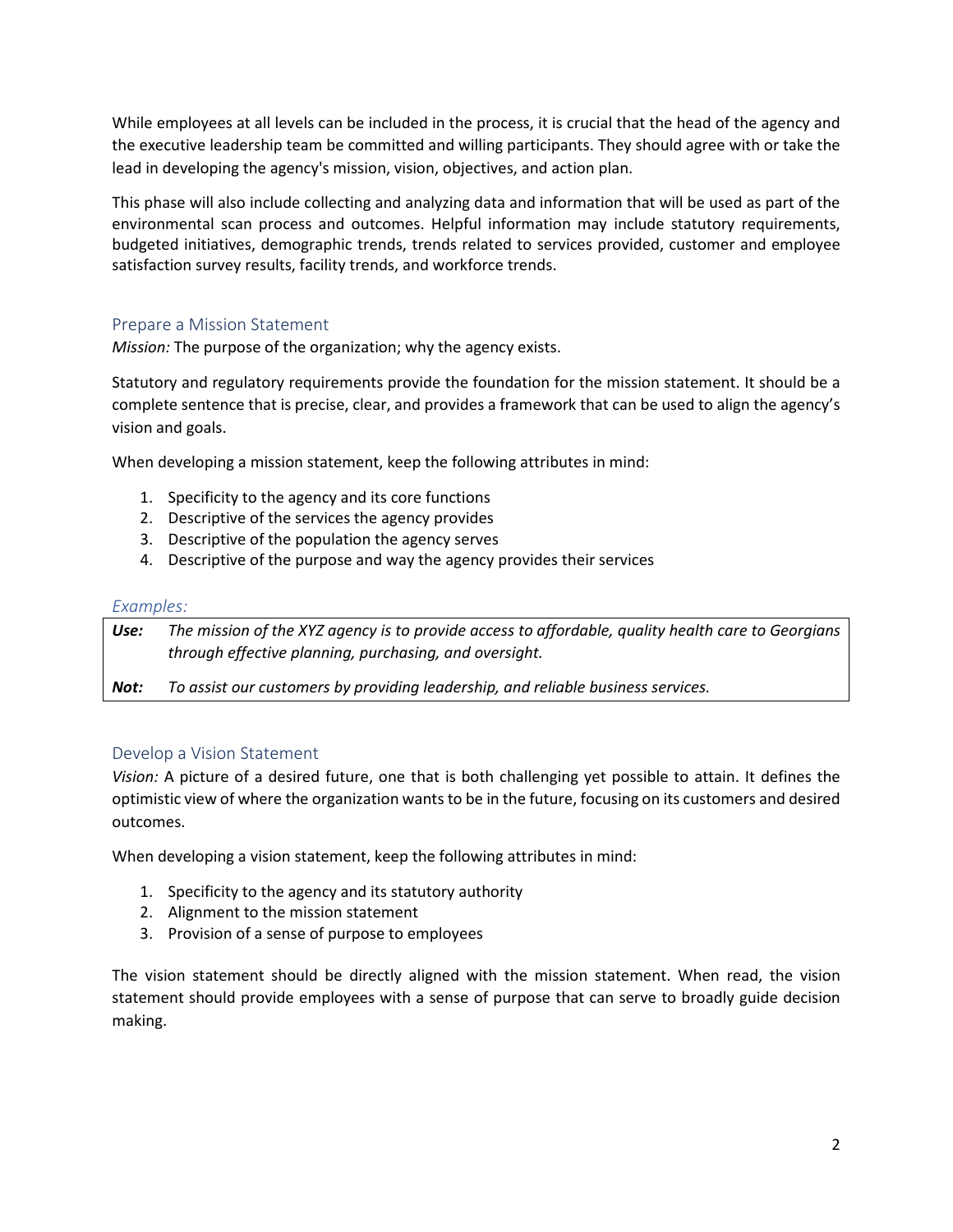#### *Examples:*

| Use: | The ABC agency will be recognized as the guiding force for innovative public policy and sound fiscal |
|------|------------------------------------------------------------------------------------------------------|
|      | manaaement.                                                                                          |
|      |                                                                                                      |

*Not: To be customer focused as we oversee agency finances.* 

If an agency prefers, it may also separately define its core values, which are the ideas, beliefs, and enduring tenants that guide the work of the organization.

#### Assess Environmental Factors

A thorough analysis of the organization's internal and external environment and relevant trends.

The environmental scan is a review of external and internal factors that affect the environment in which an organization operates. The environmental scan examines these factors and their impact on Georgia citizens, state agencies, and the services they provide.

A thorough analysis of the agency's internal and external environment sets the stage for an effective strategic plan. One viable method for conducting an environmental assessment is a trend analysis. A trend analysis uses available and tracked data by agencies, the Georgia Data Analytics Center (GDAC), university partners, the Census Bureau, the Bureau of Labor Statistics, and others to predict future shifts and gaps in performance. Identifying these trends can help drive the creation of action plans to correct or continue certain trends.

*Internal scan:* The internal scan is a process of reviewing the agency's resources, assets, and day-to-day operational structure, such as organizational climate or internal communications. Factors identified in the internal scan are more agency-specific than the broad, environmental factors identified in the external scan. This information should include employee feedback and may also include internal factors ranging from an assessment of appropriate resources to accomplish mission-critical tasks to the pending retirement of a significant portion of the agency's workforce.

*External scan:* The external scan reviews information about events, trends, and relationships in an organization's external environment that impact how the agency conducts its business. This information may include, for example, recent legislative mandates that alter the agency's mission. Information from the external scan assists agency leadership in planning the organization's future course of action.

An agency should also consider how future conditions may impact space, facility, and other capital investment needs. In turn, the physical condition, functionality, and location of current facilities may impact how well services are being delivered. This process demonstrates the relationship between the agency's strengths and weaknesses and the challenges the agency must address to develop its course of action.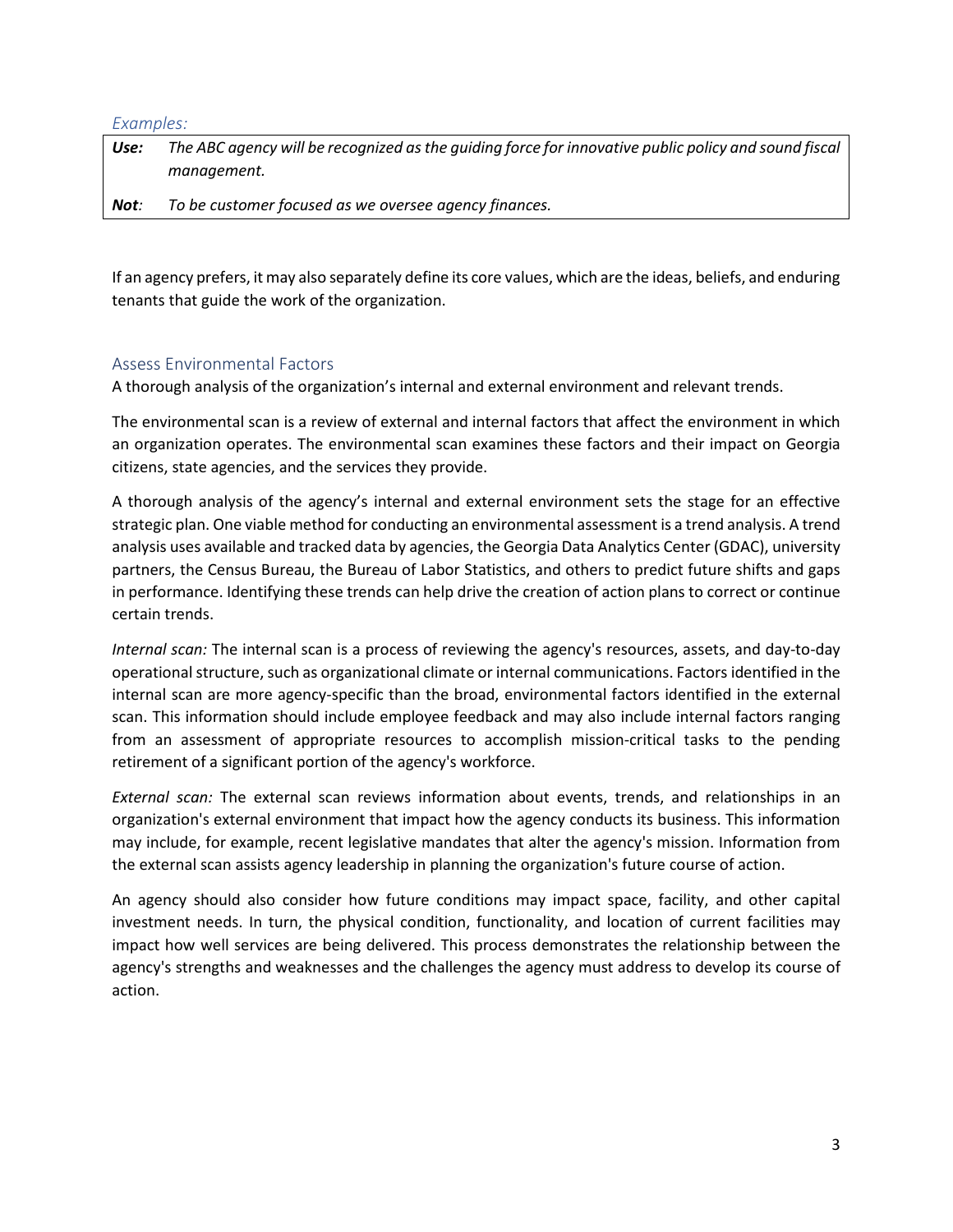Typical information sources that may be used in the agency's environmental scan include:

- Governor's state strategic goals (see Appendix A)
- New statutory, regulatory, and/or judicial mandates
- Governor's speeches and legislative initiatives
- Budgetary and staffing data
- Comparisons to similar functions in other states
- Previous program results
- Employee and customer feedback
- State and national legislative trends
- Workforce trends
- Technology initiatives, needs and trends
- Economic indicators
- Demographic data analysis, including workforce
- Information from conferences
- Internet or library research
- Internal and external audits
- Performance trends as shown by statewide indicators
- Facilities/Space needs and physical and functional condition and capacity

#### Identify Workforce Issues

Workforce planning is a systematic process for ensuring that the right people with the right competencies are in the right place at the right time. As part of the environmental scan, the agency should look at workforce trends. The first step in this process is the accumulation of data on the make-up of the workforce. Among the data included is information on turnover, diversity, learning needs, knowledge management strategy, and succession planning. The HCM module within TeamWorks can assist agencies with this step in the process. Workforce planning uses components to provide refined information on the changes to be anticipated, the competencies that retirements may take from the workforce, key positions that may need to be filled, and strategies to fill the gaps.

#### Identify Critical Issues and Challenges

"Once the environmental analysis has been completed, the next step is to use the resulting information to identify the most critical issues. Issue recognition should reflect stakeholder concerns, needs, and priorities as well as environmental factors affecting the desired objective.

The strategic planning process requires agencies to identify the critical issues or "challenges" facing the agency. These challenges are the foundation upon which the agency develops its strategic objectives.

#### Agree on Objectives

Objectives should be focused on outcomes. Apart from the state strategic goals, agencies may identify other objectives that are of specific importance to the agency and aligned to the agency mission and statutory requirements.

Objectives should be customer focused (derived from internal and external customer data included in their environmental scan) and should address "the most critical issues facing the agency and its customers. The agency should prioritize its objectives and select up to five for the plan.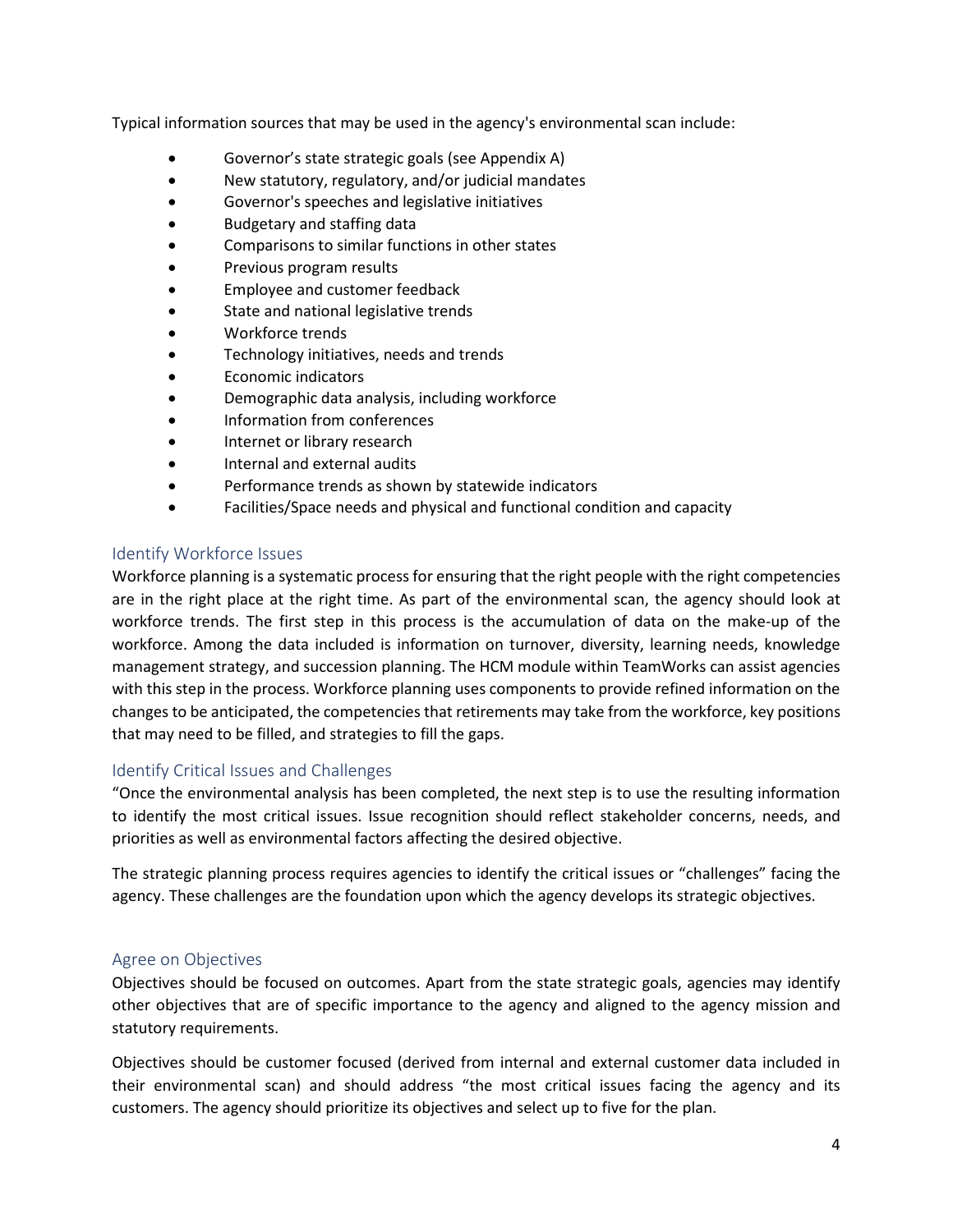When developing agency objectives, keep the following attributes in mind:

- 1. Specificity to agency's activities and core functions
- 2. Alignment to state goals (does not conflict)
- 3. Reflection of the agency's top priorities

#### *Examples:*

| Use: | Improve the customer experience for licensing applicants. |
|------|-----------------------------------------------------------|
| Not: | Improve customer service.                                 |

#### Create an Action Plan

*Action Plan:* A set of tasks needed to achieve defined objectives.

Action plans should be created for each objective, helping break it down into smaller achievable steps. Action plans should provide a more detailed description of the objective and identify the mission impacted, what budgeted, existing funding is associated, and what resources are needed (workforce, technology, legal, administrative, etc.) to execute the plan. Each step in the action plan should be assigned to a person, team, or resource to create ownership of that activity. Finally, an action plan must include a due date for the completion of each step and the objective. When developing an action plan, the agency should also consider the resources required and impacts on the organization. Questions include:

- What is the cost to implement? Are there ongoing maintenance costs? Will it require procurement?
- What funding in the budget is used? Why was it added originally? What types of funds are used (e.g., state, federal, grant funds, other funds)?
- What are the benefits of implementation? …to the customer? …to the agency? …to the State?
- Which budget programs are impacted?
- What is the timeline? Are there any critical external deadlines?
- Who are the key partners?
- Who will do the work (workforce impact and resources required)?
- What are the technology implications and what IT projects (current, planned and proposed) support the strategy?
- What are the impacts on space and facilities? What additional capital asset investments are required?
- Are there existing internal practices that are no longer required or necessary that can be eliminated to repurpose existing resources.

When developing an action plan, keep the following SMART attributes in mind:

- 1. Specific
- 2. Measurable
- 3. Attainable
- 4. Relevant
- 5. Timely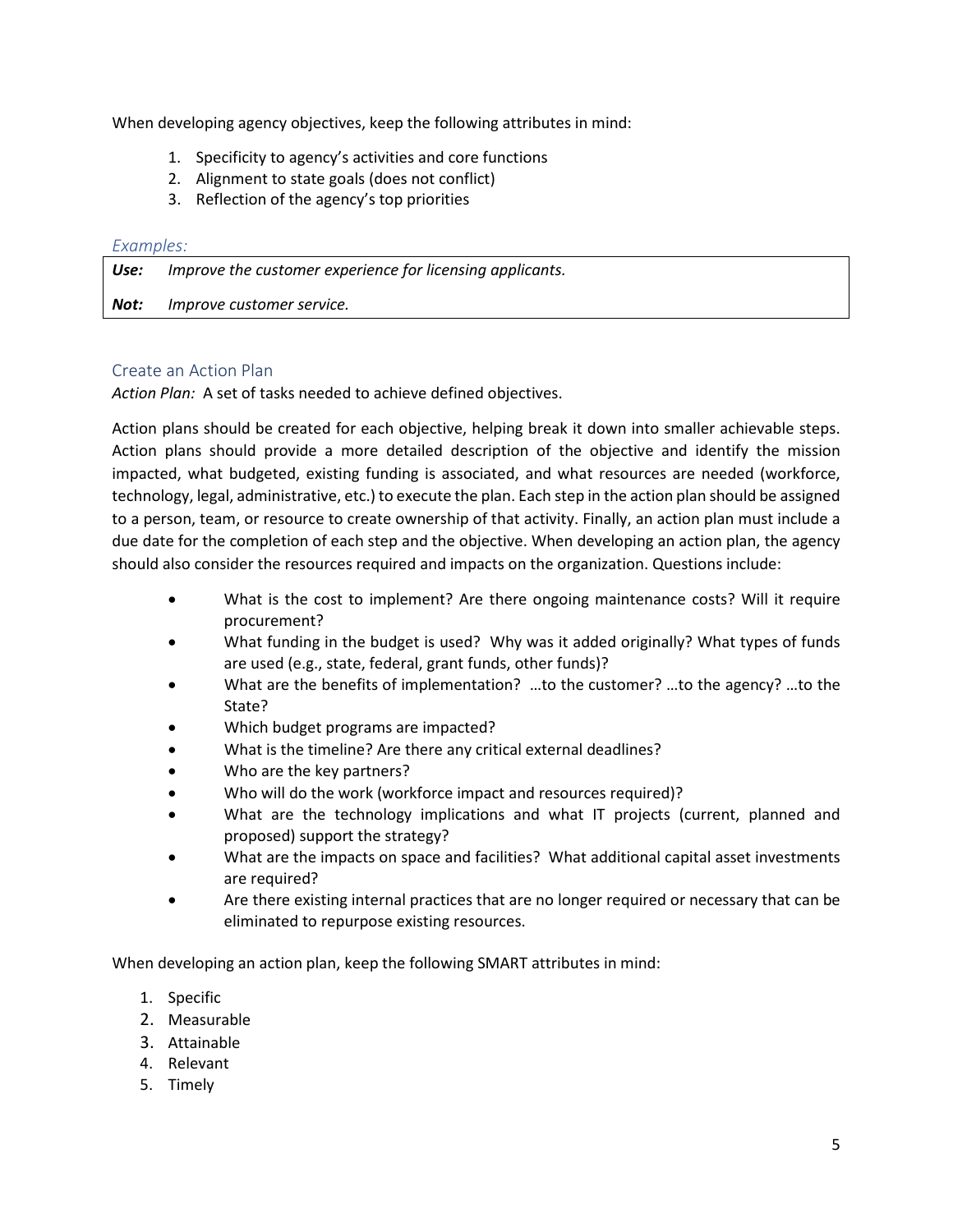#### Measure Outcomes

*Outcomes:* Specific, measurable results to be achieved.

For each objective, the agency should have outcomes in mind that will be used to determine progress in meeting the objective. Outcomes should not be another objective or action step but a quantifiable measure or indicator with an end date. The agency tracks outcomes to help demonstrate performance improvements.

- Outcomes are typically stated as "X as of Date to Y by Date," where "X" is the baseline performance and "Y" is the target performance. Typically, the "by Date" is the last year of the four-year strategic planning cycle.
- Outcomes show how the customer will be better off.

Any outcomes containing past dates need to be met, revised, or deleted. When developing outcomes, keep the following attributes in mind:

- 1. Alignment to their respective agency goals
- 2. Consistency with the X as of Date to Y by Date format
- 3. Description of an identifiable outcome

#### *Examples:*

*Use: Decrease call hold times from 20 minutes in 2017 to 5 minutes in 2019, based on monthly average. Increase customer satisfaction scores from 65% satisfied in 2016 to 80% satisfied in 2019, using annual survey.*

*Not: Decrease call hold times by 75%.*

*Increase number of customers surveyed from 75% to 95%.*

#### Obtain Approval of the Plan

The agency senior leadership should have consensus on the content and direction of the agency strategic plan. The agency head must approve the document prior to submittal to OPB through a visible signature on the submission.